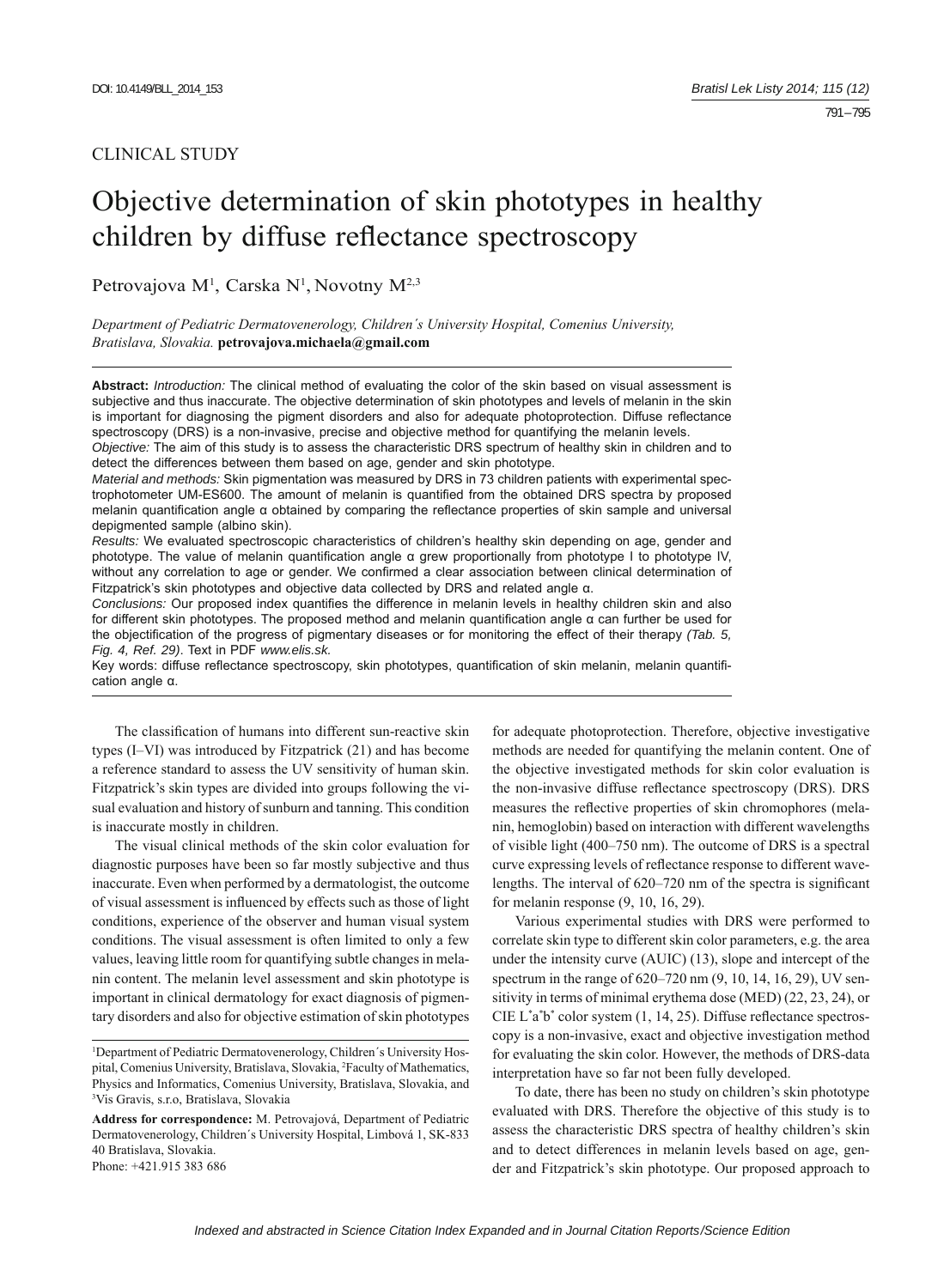791 – 795

DRS-data evaluation is easy to perform and suitable for everyday clinical practice.

# **Material and methods**

## *Human subject*

The skin pigmentation was measured by DRS method in 73 children (1 month – 18 years old) at the Department of Pediatric Dermatovenerology, Comenius University. The presented study analyzes the skin of Central European children. The skin type for this ethnic group varies generally between I –IV (64).

Human subjects were divided into groups by gender, age and Fitzpatrick scale. Tables 1–3 described the groups and the number of patients in each.

#### *Diffuse reflectance spectroscopy*

This study used the diffuse reflectance spectroscopy as a noninvasive and objective method to measure the skin pigmentation. DRS allows to acquire an objective quantification and comparison of melanin levels in the skin.

Skin pigmentation was measured by experimental spectrophotometer UM-ES600 (28, 29). The DRS setup consists of a light source, optic fiber (500  $\mu$ m), probe, analyzer and detection device. Measurements are conducted in standard conditions in dark room without daylight. Procedure is absolutely non-invasive while the probe of the spectrophotometer is in contact with the skin at the angle of 90°. No pressure on the probe was applied. Light is emitted from the light source and recorded 20 milliseconds later by the probe. The obtained signal is saved to the computer for analysis. Spectral signal is afterwards processed by special spectrophotometry software DermaSpec to form a spectral curve (28). For each patient, the averaged spectra from 3 different localities of normal skin of armpit were collected.

**Tab. 1.**

| Gender |          |
|--------|----------|
| Group  | Children |
| Female | 41       |
| Male   | ר ב      |

## **Tab. 2.**

| Age            |          |
|----------------|----------|
| Group          | Children |
| $\leq 1$ year  | 12       |
| $1-5$ years    | 10       |
| $6 - 10$ years | 15       |
| $11-15$ years  | 16       |
| $15-18$ years  | 20       |

# **Tab. 3.**

| Fitzpatrick scale |          |  |  |  |
|-------------------|----------|--|--|--|
| Group             | Children |  |  |  |
| Phototype I       | 15       |  |  |  |
| Phototype II      | 32       |  |  |  |
| Phototype III     | 19       |  |  |  |
| Phototype IV      |          |  |  |  |

792

The device is calibrated before the first measurement by measuring the reflectance spectrum of reflectance standard – the absolute white  $S_{ref}(\lambda)$  (BaSO<sub>4</sub> powder). The calibration adjustment of the measured skin surface reflectance spectrum of the skin surface  $S(\lambda)$  is calculated using the raw measured spectrum  $S_{n}(\lambda)$ , the 100% refl ectance standard and dark refl ectance standard *D*(*λ)* (0% reflectance), where  $\lambda$  represents wavelength (2,17, 28):

$$
S(\lambda) = \frac{S_{raw}(\lambda) - D}{S_{ref}(\lambda) - D}
$$
 (1)

The absorption spectrum  $A(\lambda)$  is defined as a negative decimal logarithm of the reflectance spectrum  $(14-17)$ :

$$
A(\lambda) = -\log R(\lambda) \tag{2}
$$

The obtained spectral curves are further processed and visualized by the proprietary software visQuest developed for this purpose.

DRS-based melanin quantification angle  $\alpha$  was calculated on curves obtained by comparing the reflectance properties of skin sample to universal depigmented sample (albino skin). Reflectance of albino skin sample seems to be a universal reference for spectroscopy for evaluation of melanin. The skin of albino patients provides exactly such a system where amelanotic skin has no structural differences from normal skin. By dividing the measured reflectance spectrum of the skin sample, we get a relative reflectance response  $R(\lambda)$  of the skin. We then exploited the linear behavior of the spectral curve in the 620-720 nm interval significant for melanin response  $(3, 4, 9, 10, 17, 28)$ , and we used the slope of the regression line to compute the melanin quantification angle α. Starting with the regression line *y = kx + q*, where *k* is the slope of the line and *q* is the intercept, we scale the vertical dimension of the line by 1000 and calculate the horizontal angle of the line:

$$
\alpha = \arctan(k.1000). \frac{180}{\pi} \tag{3}
$$

The multiplication by 1000 and the conversion to degrees is arbitrary but it is important for human readability of the results which otherwise would include hard-to-discern small fractional numbers.

#### **Results**

Using diffuse reflectance spectroscopy, we obtained 73 reflectance spectra measured in standard conditions on the non-exposed healthy skin on the inside part of the right shoulder near axilla. Reflectance spectra of all children are shown in Figure 1. Red curves depict girls, blue curves depict boys. The reflectance curve marked in yellow expresses the average reflectance of all the children.

Axilla (armpit) from the inner side of the upper arm was selected as the default part of the body for the spectrophotometric evaluation of constitutive skin pigmentation, presented as standard also by other authors (4, 7, 10, 14, 15, 17, 29). This part of the body seems to be most appropriate due to the minimum load rating sunlight since this part of the body is usually not exposed to the sun.

The difference is visually not obvious (Graph 1) and the measured reflectance shows how the reflectance curve changes its shape.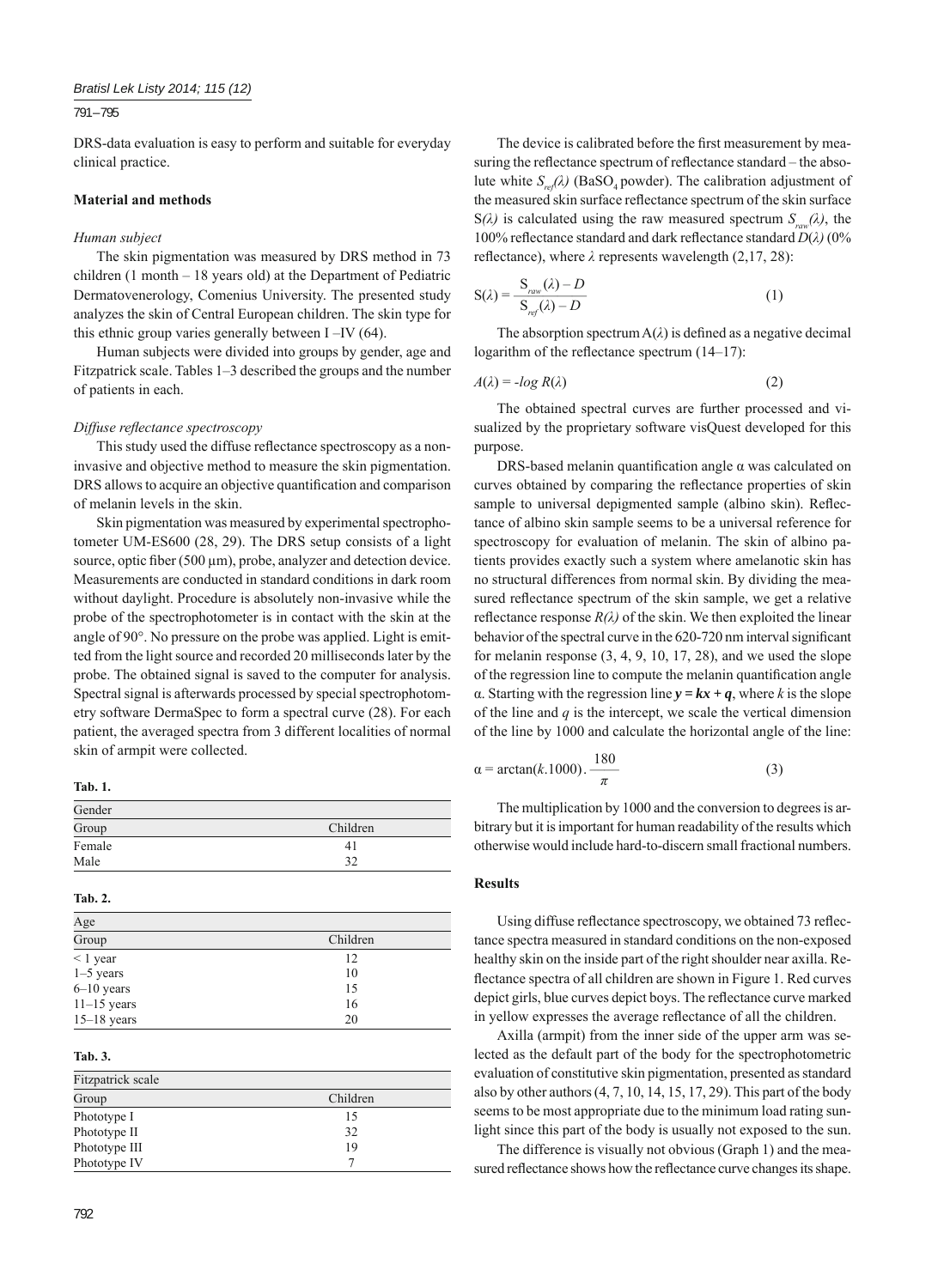

Fig. 1. The reflectancies of healthy skin of all patients: blue spectras mean boys, red spectras mean girls, light tints reflect young age, dark**est ones mean the oldest age group. The spectral curve of yellow color**  means the average reflectance of all 73 patients.



Fig. 2. The evaluation of skin melanin by melanin quantification angle **αof four patient with different phototype I–IV. The short black straith lines mean a linear regressions in the range of wavelenghts 620–720 nm, with displayed angle α.**

The absence of any pattern regarding age or gender shows that the reflectance values of all patients are affected neither by gender nor by age. All the spectras of healthy skin have similar shapes, trends and characteristics with minimal differences between age and gender groups. Specific spectral curves do show certain differences among the patients but these are partially due to measurement noise (jagged curves) and partially due to constant translation of a whole curve upward or downward. Neither of these two effects are significant for our further process.

For mutual comparison and objectification of constitutive pigmentation of healthy skin in the population of healthy children, we used a sample calculation of proposed melanin quantification

angle α. The slope of spectral curve (part 620–720 nm) is conditional to the amount of melanin in the skin which is responsible for its constitutial pigmentation. The evaluation of skin melanin of each phototype (I–IV) is shown in Figure 2. The values of melanin quantification angle  $\alpha$  of all patients (n = 73) in consideration of age, gender and phototypes groups are shown in the Table 4.

We used the statistical methods in Matlab software to evaluate the significance of the acquired results. According to Jarque-Bera test, all of our tested populations showed normal distribution and are suitable for evaluation. The differences in  $\alpha$  between genders were analyzed by unpaired Student t-test and displayed no significance. The differences in angle  $\alpha$  between age groups were estimated by the one-factor analysis of variation (one-way ANOVA) and Bonferroni post-hoc test, again with no significance. ANOVA was also used for differences in  $\alpha$  between phototype groups. This proved significant and the correlation of quantification angles  $\alpha$ and different phototypes is depicted by a boxplot in Figure 3 and as Kendal serial correlation coefficient tau-b in Figure 4. The results of analysis are summarized in Table 5.



**Fig. 3. Phototype groups I–IV of healthy children (n = 73) based on values of melanin quantifi cation angle α.**



Fig. 4. Correlation of phototype I–IV and melanin quatification angle α of healthy children (n = 73), correlation coefficient of melanin growth **tau b = 0.83.**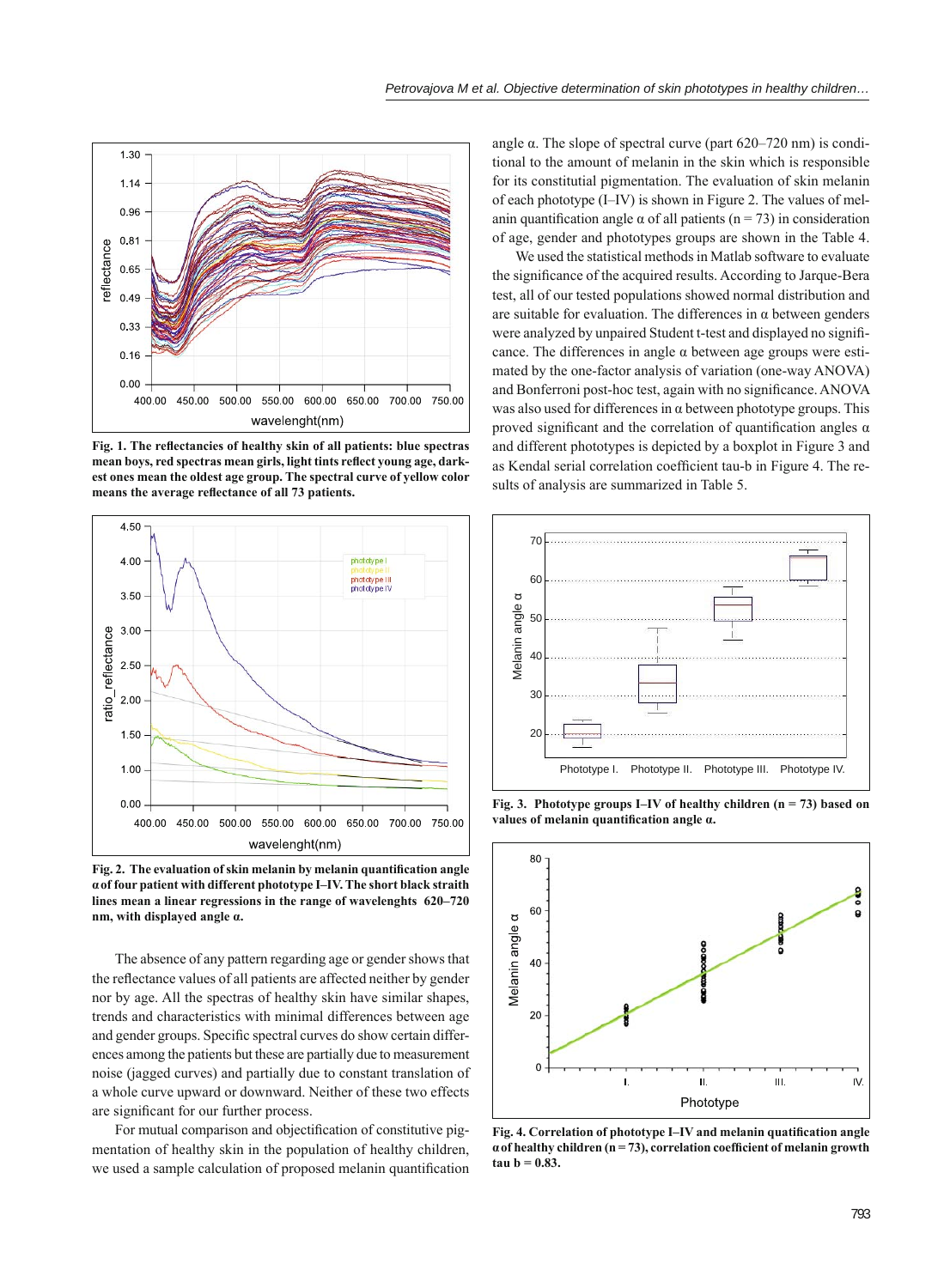791 – 795

| Tab. 4. The melanin quantification angle $\alpha$ in children with healthy skin (n=73) divided into groups by age, gender and phototype. |  |  |
|------------------------------------------------------------------------------------------------------------------------------------------|--|--|
|------------------------------------------------------------------------------------------------------------------------------------------|--|--|

| Melanin angle $\alpha$ |           | Phototype I             |                                  | Phototype II                              |                                           | Phototype III                             |                         | Phototype IV |                |
|------------------------|-----------|-------------------------|----------------------------------|-------------------------------------------|-------------------------------------------|-------------------------------------------|-------------------------|--------------|----------------|
|                        |           | Male                    | Female                           | Male                                      | Female                                    | Male                                      | Female                  | Male         | Female         |
|                        | <1        | 22.60                   | 23.56                            | 28.80                                     | 29.23<br>35.22<br>47.05<br>26.60          | 45.01<br>55.60<br>49.39<br>53.68<br>49.99 |                         |              |                |
|                        | $1 - 5$   |                         | 22.80                            | 41.95<br>32.94                            | 33.85                                     | 52.56<br>55.85                            | 52.00<br>48.78<br>56.36 |              | 59.27          |
| Age groups             | $6 - 10$  | 19.49                   | 23.46<br>23.78                   | 36.97<br>38.92                            | 33.84<br>42.51<br>25.88<br>37.25          | 54.21                                     | 53.69<br>48.03          | 63.26        | 58.66<br>66.62 |
|                        | $11 - 15$ | 20.27<br>21.63<br>19.91 | 19.40<br>19.94                   | 26.60<br>31.87<br>29.69<br>47.70<br>40.85 | 35.89<br>42.97<br>31.83<br>29.28          |                                           | 57.52                   | 68.11        |                |
|                        | $16 - 18$ |                         | 16.81<br>18.16<br>22.51<br>17.26 | 36.16<br>27.79<br>27.59<br>45.03          | 32.65<br>25.77<br>27.08<br>36.80<br>25.96 | 55.39<br>58.45                            | 58.24<br>50.47<br>44.63 | 66.20        | 65.97          |
| Number of patients:    |           |                         | 15                               |                                           | 32                                        | 19<br>7                                   |                         |              |                |

**Tab. 5. Statistical comparison of groups according to age, gender and skin phototype.**

|                    | Age groups                   | Gender            | Phototype                |
|--------------------|------------------------------|-------------------|--------------------------|
| Statistical method | one-way ANOVA                | non-paired t-test | one-way ANOVA            |
| Significance level | $p = 0.5131$                 | $p = 0.2348$      | p < 0.001                |
| Outcome            | non-significant (all groups) | non-significant   | significant (all groups) |

The interpretation of the statistical test´s results:

- Without statistical significance of different parametres of melanin angles  $\alpha$  between each age groups ( $p = 0.5131$ ).
- Without statistical significance of different parametres of melanin angles  $\alpha$  between male and female ( $p = 0.2348$ )
- Statistical significance of different parametres of melanin angles  $\alpha$  between groups divided by phototypes ( $p < 0.001$ ).

Considering the results of this statistical evaluation, we can state that the values of melanin quantification angle  $\alpha$  in the group of healthy children are unrelated to gender or age. This confirms a definition of constitutive skin pigmentation in the clinical practice as given genetically and not being dependent on age or gender. On the other hand, the values of  $\alpha$  are tightly related to groups based on skin phototype (Figs 3 and 4). There is a strong positive linear relationship (correlation coefficient) between increasing values of melanin quantification angle  $\alpha$  and phototype (tau b = 0.83 (95 %) interval of confidence  $(0.77 \text{ to } 0.89)$ ). The skin of higher phototype number contains a higher level of melanin.

In summary, we can propose that the value of melanin quantification angle  $\alpha$  obtained from the evaluation of spectrophotometric measurements by DRS shows the amount of melanin in measured samples. We can use this quantification angle  $\alpha$  as an objective parameter in the evaluation of the skin pigmentation. Our proposed

angle calculation expresses the extent of the difference in melanin levels in healthy skin of children. We successfully used this quantification angle  $\alpha$  to quantify the variations in skin melanin in different skin phototypes. The melanin quantification angle  $\alpha$ is a reliable parameter for evaluating the skin melanin amount *in vivo*. Owing to this value, the melanin levels can be easily and objectively compared between different individuals as well as in different stages of diseases or during therapy monitoring.

## **Discussion**

In our work we elaborate and evaluate the characteristics of spectral curves of healthy skin via their changes in shapes in group of 73 children depending on age, gender and phototype. To date, there has been no known study conducted on children population. Nevertheless, the acquisition of diffuse reflectance spectrophotometry in determination of skin phototypes was confirmed by other authors (4, 7, 13, 14, 29).

Our group of population comprised healthy children from one month to 18 years of age with clinically determined phototypes I–IV by Fitzpatrick. DRS measurements were conducted on the patients in standard conditions on the inner side of the arm, in the axila. The reflectance spectral curves from different samples of healthy skin displayed slight differences but they share similar shape and trend which is typical for the most common phototypes